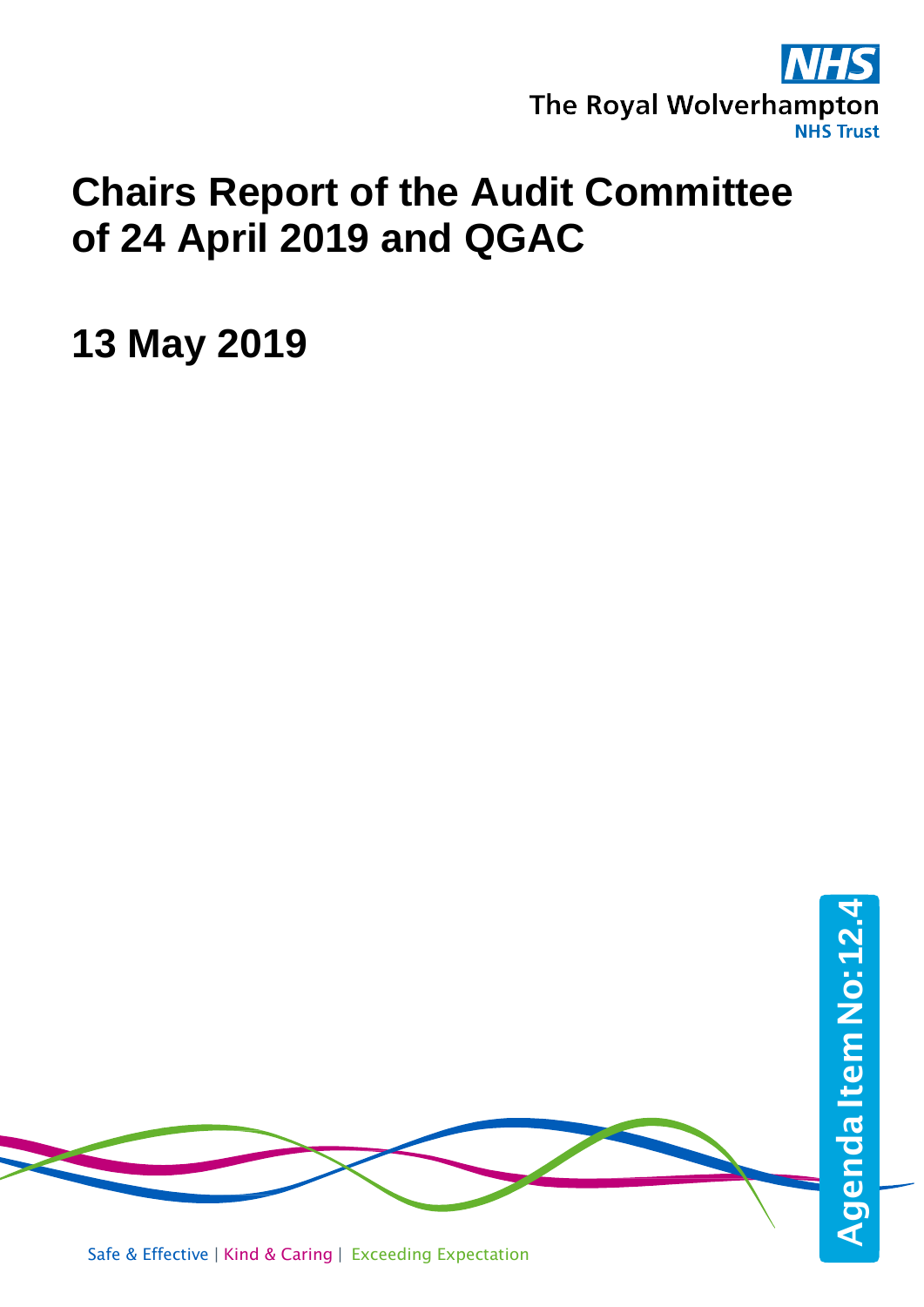## **CHAIRMAN'S SUMMARY REPORT**

*This summary sheet is for completion by the Chair of any committee/group to accompany the minutes required by a trust level committee.*

| <b>Name of Committee/Group:</b>                                                                                                                           | Annual joint meeting of Audit and QGA committees.                                                                                                                                                                                                                                     |
|-----------------------------------------------------------------------------------------------------------------------------------------------------------|---------------------------------------------------------------------------------------------------------------------------------------------------------------------------------------------------------------------------------------------------------------------------------------|
| <b>Report From:</b>                                                                                                                                       | Roger Dunshea                                                                                                                                                                                                                                                                         |
| Date:                                                                                                                                                     | 24 April 2019                                                                                                                                                                                                                                                                         |
| <b>Action Required by receiving</b>                                                                                                                       | <b>X</b> For Information                                                                                                                                                                                                                                                              |
| committee/group:                                                                                                                                          | $\Box$ Decision                                                                                                                                                                                                                                                                       |
|                                                                                                                                                           | $\Box$ Other                                                                                                                                                                                                                                                                          |
|                                                                                                                                                           |                                                                                                                                                                                                                                                                                       |
| <b>Aims of Committee:</b><br>Bullet point aims of the reporting<br>committee (from Terms of Reference)                                                    | The two committee's meet annually to review their joint work and<br>to ensure there are no gaps in the assurance they each provide<br>to the Board.                                                                                                                                   |
| <b>Drivers:</b><br>Are there any links with Care Quality<br>Commission/Health &<br>Safety/NHSLA/Trust Policy/Patient<br>Experience etc.                   | To receive reports, reviewing and ensuring compliance with<br>national, regional and local standards to ensure high quality<br>service provision and to ensure compliance with regulatory<br>authorities.                                                                             |
| <b>Main Discussion/Action Points:</b><br>Bullet point the main areas of discussion<br>held at the committee/group meeting<br>which need to be highlighted | SUMMARY OF SIGNIFICANT ISSUES<br>There were no significant issues to report to the Board                                                                                                                                                                                              |
| <b>Main Discussion/Action Points:</b>                                                                                                                     |                                                                                                                                                                                                                                                                                       |
| Bullet point the main areas of discussion                                                                                                                 | The meeting received reports on:                                                                                                                                                                                                                                                      |
| held at the committee/group meeting<br>which need to be highlighted                                                                                       | <b>Internal audit</b><br>The main elements of the internal audit 2018-19 plan have been<br>completed.                                                                                                                                                                                 |
|                                                                                                                                                           | There are continuing concerns over delays in following up the<br>overdue recommendations from previous internal audit reports.<br>The committee felt more attention was required by senior<br>managers to expedite actions. These will be followed up by the<br>committee in 2019-20. |
|                                                                                                                                                           | Internal audit reports were received on core financial controls<br>and data security.                                                                                                                                                                                                 |
|                                                                                                                                                           | The committee approved the internal audit plan 2019-20.                                                                                                                                                                                                                               |